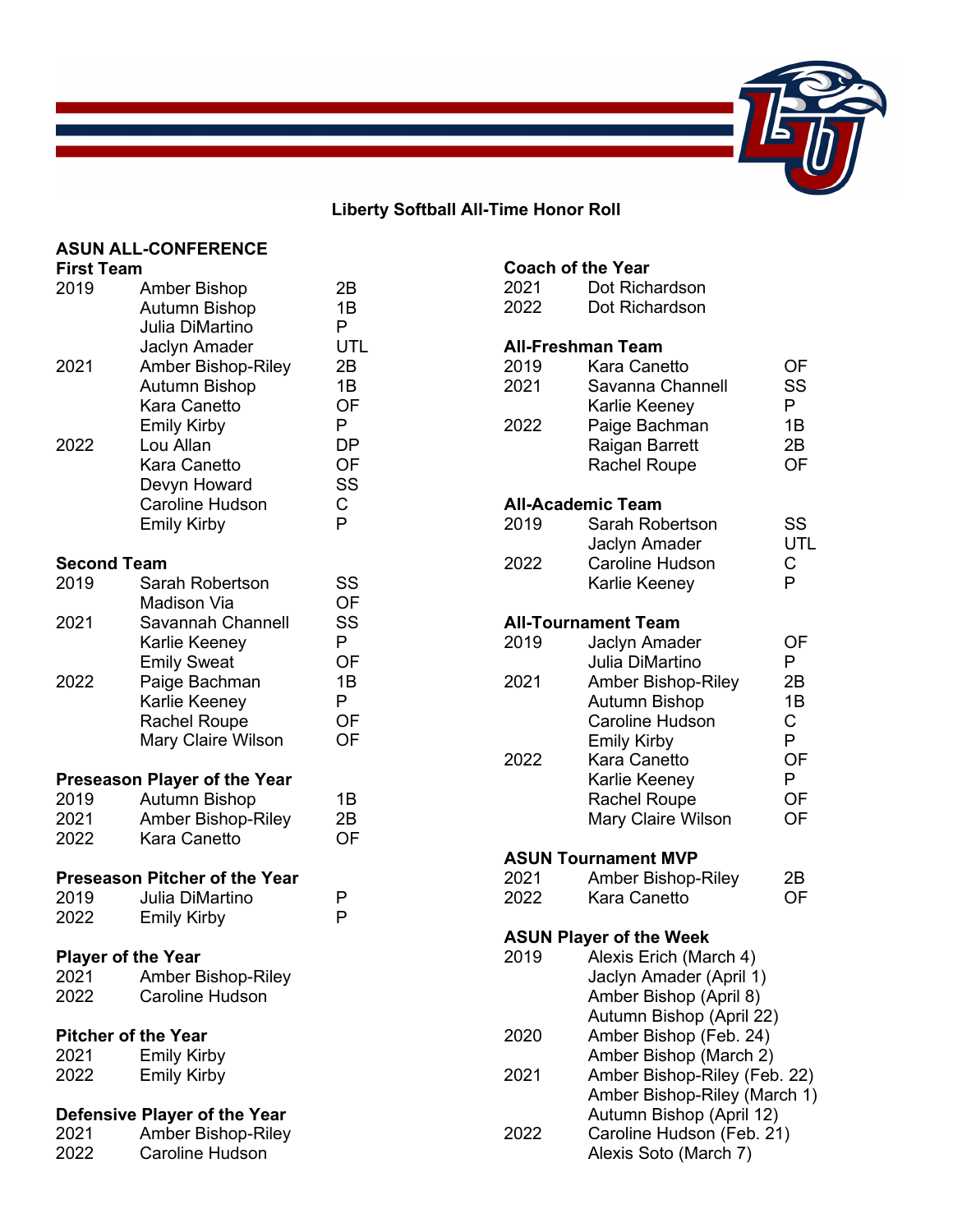Rachel Roupe (March 21) Rachel Roupe (May 9)

# **ASUN Pitcher of the Week**

| 2019 | Julia DiMartino (Feb. 18)  |
|------|----------------------------|
|      | Julia DiMartino (Feb. 25)  |
|      | Julia DiMartino (March 11) |
| 2021 | Emily Kirby (March 22)     |
|      | Emily Kirby (April 19)     |
|      | Karlie Keeney (May 3)      |
| 2022 | Karlie Keeney (March 7)    |
|      | Emily Kirby (April 11)     |
|      | Emily Kirby (April 25)     |
|      |                            |

#### **BIG SOUTH ALL -CONFERENCE First Team**

| 1995 | Alycia Stevens              | OF             |
|------|-----------------------------|----------------|
| 1996 | <b>Stacy Radulovich</b>     | OF             |
|      | Shannon Tanski              | $\mathsf{C}$   |
| 1997 | Libi Cook                   | OF             |
|      | Kristi Hanna                | DH             |
|      | <b>Stacy Radulovich</b>     | OF             |
|      | Shannon Tanski              | Ć              |
| 1998 | <b>Stacy Radulovich</b>     | <b>OF</b>      |
| 1999 | Leslie Inge                 | P              |
| 2000 | Amy Csider                  | DH             |
|      | Leslie Inge                 | P              |
|      | <b>Cheryl Wyrick</b>        | SS             |
| 2001 | Ali Thompson                | P              |
| 2002 | Amanda Goc                  | 3B             |
| 2003 | Amanda Maska                | C              |
| 2004 | Amanda Maska                | $\overline{C}$ |
| 2005 | Jessica Moore               | SS             |
| 2006 | Dawn Jeffs                  | 2B             |
|      | Jessica Moore               | SS             |
| 2007 | Dawn Jeffs                  | 2B             |
|      | Jessica Moore               | OF             |
| 2009 | <b>Tiffani Smith</b>        | P              |
| 2010 | J'nae Jefferson             | 3B             |
|      | <b>Tiffani Smith</b>        | P              |
| 2011 | <b>Ashley Bensinger</b>     | 3B             |
|      | <b>Keely McMillon</b>       | Ć              |
| 2012 | <b>Meredith Crisante OF</b> |                |
| 2013 | Katie Zavodny               | OF             |
| 2014 | Megan Robinson              | 2B             |
| 2016 | Julia DiMartino             | P              |
| 2017 | <b>Amber Bishop</b>         | 2B             |
|      | <b>Autumn Bishop</b>        | UTL            |
|      | Julia DiMartino             | P              |
|      | <b>Tori Zavodny</b>         | OF             |
| 2018 | <b>Amber Bishop</b>         | 2B             |
|      | <b>Autumn Bishop</b>        | 1B             |
|      | Julia DiMartino             | P              |
|      | <b>Madison Via</b>          | OF             |
|      |                             |                |

| 1995 | Tammi Talley               | 2B          |
|------|----------------------------|-------------|
|      | <b>Shannon Tanski</b>      | Ć           |
| 1996 | <b>Katie Phillips</b>      | P           |
| 1997 | <b>Katie Phillips</b>      | P           |
| 1999 | Libi Cook                  | OF          |
| 2000 | <b>Cheryl Everly</b>       | Ć           |
|      | Meredith Hollyfield 1B     |             |
| 2001 | Meredith Hollyfield 1B     |             |
|      | <b>Cheryl Wyrick</b>       | DH          |
| 2002 | Lauren Hahn                | OF          |
|      | Amanda Maska               | C.          |
|      | <b>Lindsay Schwind</b>     | DH          |
| 2003 | Lauren Hahn                | OF          |
|      | <b>Mary Beth KennellSS</b> |             |
|      | Ali Thompson               | P           |
| 2004 | Sarah Swor                 | P           |
| 2005 | <b>Ashley Williams</b>     | $\mathsf C$ |
| 2006 | <b>Ashley Williams</b>     | C<br>P      |
| 2007 | <b>Terra Lowe</b>          |             |
|      | <b>Shannon McKain</b>      | OF          |
|      | <b>Ashley Williams</b>     | DP          |
| 2008 | <b>Ashley Williams</b>     | DP          |
| 2009 | <b>Kelly Strickland</b>    | SS          |
| 2010 | <b>Cassie Hendrix</b>      | 2B          |
|      | Meredith Baisden           | OF          |
|      | <b>Danielle Howard</b>     | UT          |
|      | Kat Johnson                | P           |
| 2011 | Amber DePasquale OF        |             |
|      | Kat Johnson                | Р           |
|      | <b>Kelly Strickland</b>    | 2Β          |
|      | Kaylee West                | 1B          |
| 2012 | Katie Zavodny              | OF          |
| 2014 | Katie Zavodny              | OF          |
| 2015 | <b>Chandler Ball</b>       | P           |
|      | Megan Robinson             | 2B          |
|      | Alexia Taylor              | ЗB          |
| 2016 | Jaclyn Amader              | OF          |
| 2017 | <b>Jasmeen Click</b>       | OF          |
|      | <b>Kenzie Friesen</b>      | Ρ           |
|      | Sarah Robertson            | SS          |
|      | Alexia Taylor              | 3B          |
| 2018 | Jaclyn Amader              | ЗB          |
|      | <b>Chase Cassady</b>       | P           |
|      | Sarah Robertson            | SS          |
|      | <b>Tori Zavodny</b>        | OF          |
|      |                            |             |
|      | <b>Honorable Mention</b>   |             |
| 2014 | <b>Hanna Nichols</b>       | 1B          |
| 2015 | Tori Zavodny               | OF          |
| 2016 | Tori Zavodny               | OF          |
| 2018 | Jasmeen Click              | OF          |

## **Preseason Player of the Year**

| 2006 | Jessica Moore |
|------|---------------|
| 2007 | Jessica Moore |
| 2018 | Amber Bishop  |

**Second Team**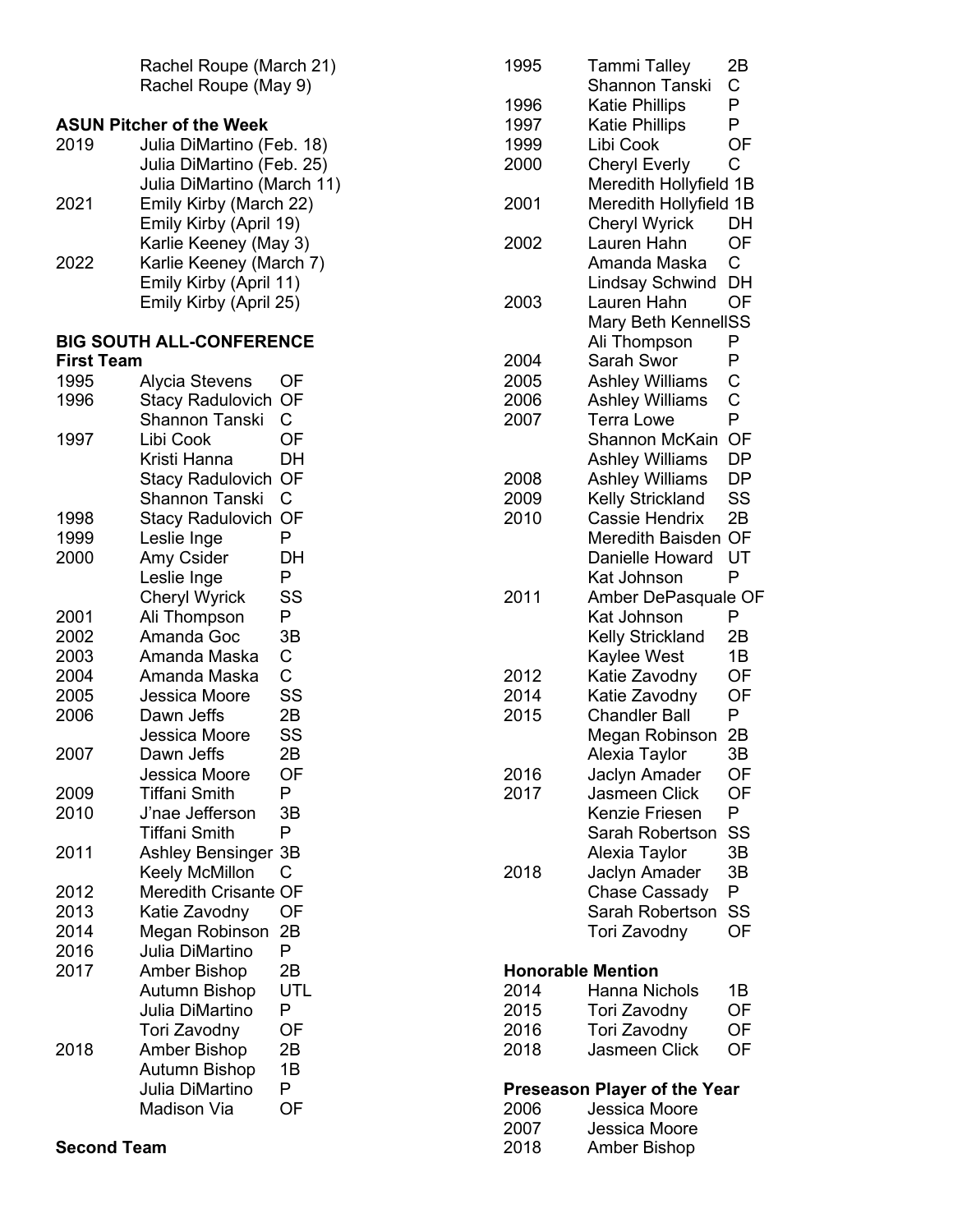| 2011 —<br>2018                                                    | <b>Preseason Pitcher of the Year</b><br><b>Tiffani Smith</b><br><b>Julia DiMartino</b>                                       |
|-------------------------------------------------------------------|------------------------------------------------------------------------------------------------------------------------------|
| <b>Rookie of the Year</b><br>1996<br>2000                         | <b>Stacy Radulovich</b><br>Cheryl Wyrick (Co-Rookie)                                                                         |
| 2010<br>2015<br>2017                                              | <b>Freshman of the Year</b><br>Kat Johnson (Co-Freshman)<br>Alexia Taylor<br><b>Amber Bishop</b>                             |
| <b>Player of the Year</b><br>2000<br>2004<br>2005<br>2007<br>2011 | Meredith Hollyfield<br>Amanda Maska<br>Jessica Moore<br>Jessica Moore<br>Kelly Strickland (Co-Player)                        |
| <b>Pitcher of the Year</b><br>2010 —<br>2017<br>2018              | <b>Tiffani Smith</b><br>Julia DiMartino<br>Julia DiMartino                                                                   |
| <b>Coach of the Year</b><br>1996<br>1999<br>2000<br>2017<br>2018  | Paul Wetmore (Co-Coach)<br><b>Paul Wetmore</b><br>Paul Wetmore (Co-Coach)<br>Dot Richardson<br>Dot Richardson                |
| 2015<br>2017                                                      | <b>Scholar-Athlete of the Year</b><br>Megan Robinson<br><b>Kenzie Friesen</b>                                                |
|                                                                   | All-Freshman Team                                                                                                            |
| 2013<br>2015                                                      | Kassidy McCoy<br>ЗB<br><b>Abby Tincher</b><br>P<br><b>Madison Kotchey</b><br>1Β<br>3B<br>Alexia Taylor<br>Tori Zavodny<br>OF |
| 2016                                                              | Julia DiMartino<br>P<br>Jaclyn Amader<br>OF<br>Sarah Robertson<br>2B/SS                                                      |
| 2017                                                              | 2B<br><b>Amber Bishop</b><br>Autumn Bishop<br>UTL<br>DP<br><b>Emily Sweat</b><br>OF<br><b>Taylor Hoffman</b>                 |
| 2018                                                              | <b>Madison Via</b><br>OF                                                                                                     |
| 2000<br>2001<br>2002                                              | <b>All-Academic Team</b><br>Meredith Hollyfield<br>Meredith Hollyfield<br>Amanda Goc                                         |

| 2003<br>2004<br>2005<br>2006<br>2007<br>2008<br>2009<br>2010<br>2011<br>2012<br>2013<br>2014 | Amanda Goc<br><b>Cassie Campbell</b><br>Sarah Swor<br>Sarah Swor<br>Dawn Jeffs<br><b>Beth Bennett</b><br><b>Beth Bennett</b><br>J'nae Jefferson<br>Kat Johnson<br>Sammi Shivock<br>Megan Robinson<br>Megan Robinson |    |
|----------------------------------------------------------------------------------------------|---------------------------------------------------------------------------------------------------------------------------------------------------------------------------------------------------------------------|----|
| 2015                                                                                         | Megan Robinson                                                                                                                                                                                                      |    |
| 2016                                                                                         | Kassidy McCoy                                                                                                                                                                                                       |    |
| 2017                                                                                         | Kenzie Friesen                                                                                                                                                                                                      |    |
| 2018                                                                                         | Jessica Cicerchia                                                                                                                                                                                                   |    |
|                                                                                              |                                                                                                                                                                                                                     |    |
| All-Tournament                                                                               |                                                                                                                                                                                                                     |    |
| 1994                                                                                         | <b>Susan Naylor</b>                                                                                                                                                                                                 | P  |
| 1995                                                                                         | Paula Smith                                                                                                                                                                                                         | SS |
| 1997                                                                                         | <b>Shannon Tanski</b>                                                                                                                                                                                               | С  |
| 1998                                                                                         | Libi Cook                                                                                                                                                                                                           | OF |
|                                                                                              | Amy Csider                                                                                                                                                                                                          | P  |
|                                                                                              | Meredith Hollyfield C                                                                                                                                                                                               |    |
|                                                                                              | <b>Katie Phillips</b>                                                                                                                                                                                               | P  |
|                                                                                              | <b>Stacy Radulovich OF</b>                                                                                                                                                                                          |    |
|                                                                                              |                                                                                                                                                                                                                     |    |
| 2000                                                                                         | Meredith Hollyfield 1B                                                                                                                                                                                              |    |
|                                                                                              | Leslie Inge                                                                                                                                                                                                         | P  |
|                                                                                              | <b>Cheryl Wyrick</b>                                                                                                                                                                                                | SS |
| 2002                                                                                         | Amanda Goc                                                                                                                                                                                                          | 3B |
|                                                                                              | Lauren Hahn                                                                                                                                                                                                         | OF |
|                                                                                              | Jennifer Hurley                                                                                                                                                                                                     | P  |
|                                                                                              | Ali Thompson                                                                                                                                                                                                        | P  |
| 2006                                                                                         | Jessica Moore                                                                                                                                                                                                       | SS |
|                                                                                              | <b>Ashley Williams</b>                                                                                                                                                                                              | C  |
| 2008                                                                                         | J'nae Jefferson                                                                                                                                                                                                     | SS |
|                                                                                              | Shannon McKain                                                                                                                                                                                                      | OF |
|                                                                                              | <b>Ashley Williams</b>                                                                                                                                                                                              | C  |
| 2009                                                                                         | <b>Beth Bennett</b>                                                                                                                                                                                                 | 1B |
|                                                                                              | Keely McMillon                                                                                                                                                                                                      | C  |
|                                                                                              | <b>Kelly Strickland</b>                                                                                                                                                                                             | SS |
| 2010                                                                                         | <b>Cassie Hendrix</b>                                                                                                                                                                                               | 2Β |
|                                                                                              | J'nae Jefferson                                                                                                                                                                                                     | 3B |
| 2011                                                                                         | <b>Meredith Crisante</b>                                                                                                                                                                                            | OF |
|                                                                                              | Kat Johnson                                                                                                                                                                                                         | Ρ  |
|                                                                                              | Sammi Shivock                                                                                                                                                                                                       | SS |
|                                                                                              | Tiffani Smith                                                                                                                                                                                                       | P  |
| 2017                                                                                         | Amber Bishop                                                                                                                                                                                                        | 2Β |
|                                                                                              | Kaitlin McFarland                                                                                                                                                                                                   | C  |
|                                                                                              | Alexia Taylor                                                                                                                                                                                                       | ЗB |
| 2018                                                                                         | Autumn Bishop                                                                                                                                                                                                       | 1B |
|                                                                                              | Julia DiMartino                                                                                                                                                                                                     | Ρ  |
|                                                                                              | <b>Taylor Hoffman</b>                                                                                                                                                                                               | ОF |
|                                                                                              | Alexia Taylor                                                                                                                                                                                                       | DP |
|                                                                                              |                                                                                                                                                                                                                     |    |

**Big South Tournament MVP**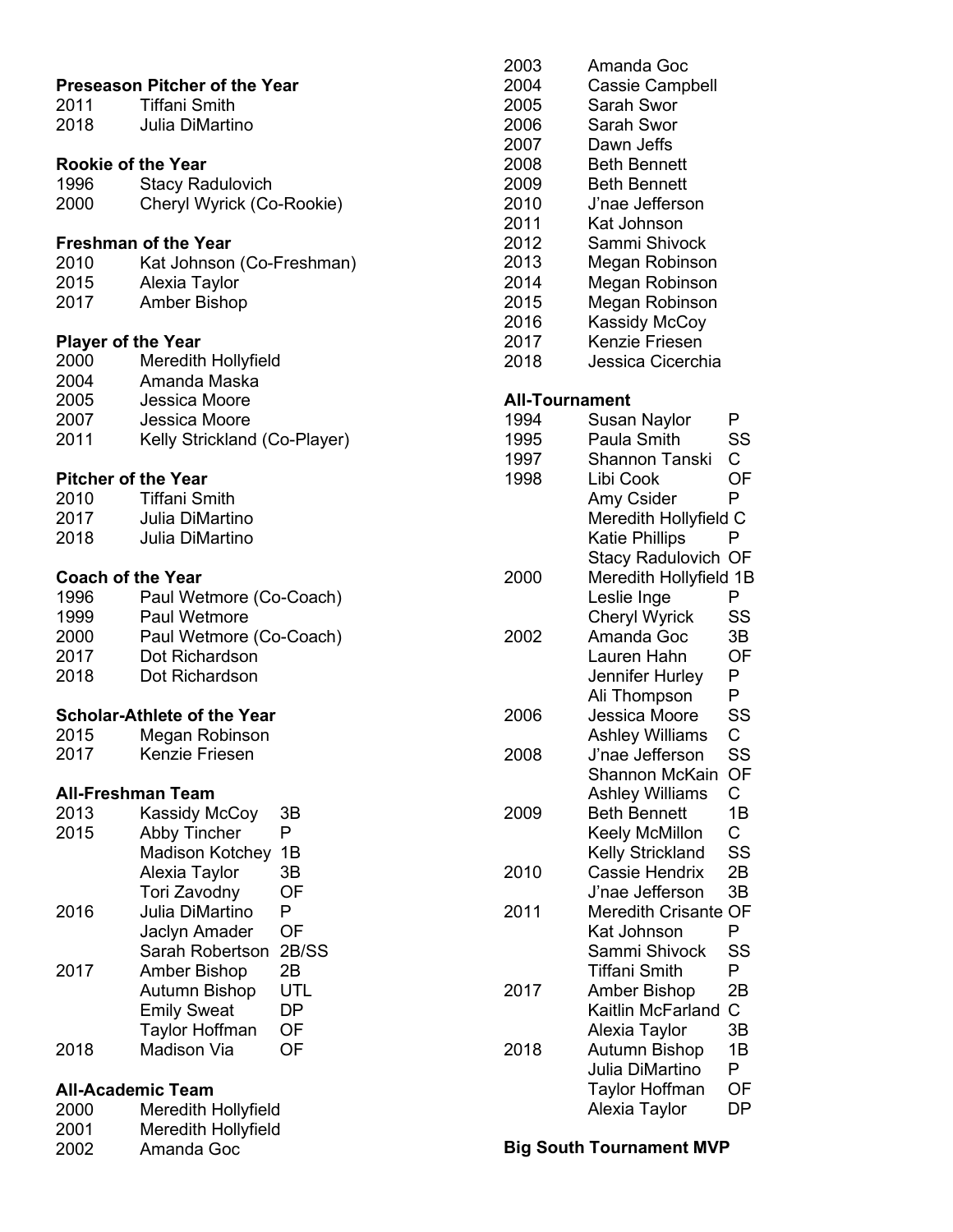- 1998 Katie Phillips (Co-MVP) 2002 Ali Thompson
- 2011 Tiffani Smith
- 2018 Autumn Bishop

### **Big South All-Decade Team 1990-99**

Katie Phillips Stacy Radulovich Shannon Tanski

### **2000-09**

Meredith Hollyfield Amanda Maska Jessica Moore

# **2010-19**

Julia DiMartino Kelly Strickland Tori Zavodny

**Big South Team Sportsmanship Award** 2009-14

# **Big South Player of the Week**

1995 Susan Rhodes (March 6) Alycia Stevens (March 20) 1996 Shannon Tanski (March 10 (Co) Shannon Tanski (March 19) 1997 Gina Miller (April 7) Shannon Tanski (April 21) 1998 Stacy Radulovich (April 27) 1999 Libi Cook (March 29) Stacy Radulovich (April 4) 2000 Meredith Hollyfield (March 14) Meredith Hollyfield (April 20) Meredith Hollyfield (April 30) Allison Terry (May 9) 2001 Amanda Goc (March 20) 2002 Lauren Hahn (March 26) 2003 Lauren Hahn (April 9) 2004 Lindsay Schwind (March 2) Amanda Maska (April 14) Amanda Maska (April 26)

- 2005 Jessica Moore (March 21) Jessica Moore (April 4) Jessica Moore (May 2)
- 2006 Ashley Williams (March 13) Beth Bennett (April 24)
- 2007 Sarah Swor (Feb. 20) Ashley Williams (March 26) (Co) Dawn Jeffs (April 2) Jessica Moore (April 9) Sarah Swor (April 16) Dawn Jeffs (April 30)
- 2008 Ashley Williams (April 7)

Jenna Eatmon (May 5)

- 2009 Kelly Strickland (May 4)
- 2010 Kelly Strickland (March 8) J'Nae Jefferson (April 5) J'Nae Jefferson (May 10)
- 2011 Keely McMillon (March 28) Keely McMillon (April 4) Ashley Bensinger (April 11) Ashley Bensinger (April 25)
- 2012 Meredith Crisante (Feb. 27)
- 2013 Hanna Nichols (March 25) Sami Shivock (April 15)
- 2014 Jamie Crisp (April 28)
- 2016 Alexia Taylor (Feb. 15) Madison Kotchey (March 21)
- 2017 Amber Bishop (Feb. 13) Tori Zavodny (March 13) Alexia Taylor (March 20)
- 2018 Autumn Bishop (March 26) Autumn Bishop (April 2) Amber Bishop (April 23) Sarah Robertson (May 7)

# **Big South Pitcher of the Week**

- 1997 Leslie Inge (March 9)
- 1999 Katie Phillips (March 8) Amy Csider (March 29) Leslie Inge (April 4)
- 2000 Leslie Inge (March 14) Leslie Inge (March 22) Amy Csider (March 27)
- 2001 Ali Thompson (April 10)
- 2004 Terra Lowe (March 2)
- 2005 Sarah Swor (April 12) (Co)
- 2006 Sarah Swor (Feb. 28) Sarah Swor (March 20) (Co) Sarah Swor (May 8)
- 2007 Terra Lowe (March 19) Terra Lowe (April 23) Terra Lowe (April 30) Terra Lowe (May 7)
- 2009 Tiffani Smith (March 3) Sarah Ellis (March 17) Tiffani Smith (April 13)
- 2010 Tiffani Smith (March 29) Tiffani Smith (April 5) (Co) Tiffani Smith (April 19) Kat Johnson (May 10)
- 2015 Chandler Ball (Feb. 17)
- 2016 Chase Cassady (March 14) Julia DiMartino (April 25) Julia DiMartino (May 2)
- 2017 Elizabeth Engler (Feb. 13) Kenzie Friesen (April 3) Julia DiMartino (April 17) Julia DiMartino (April 24) (Co)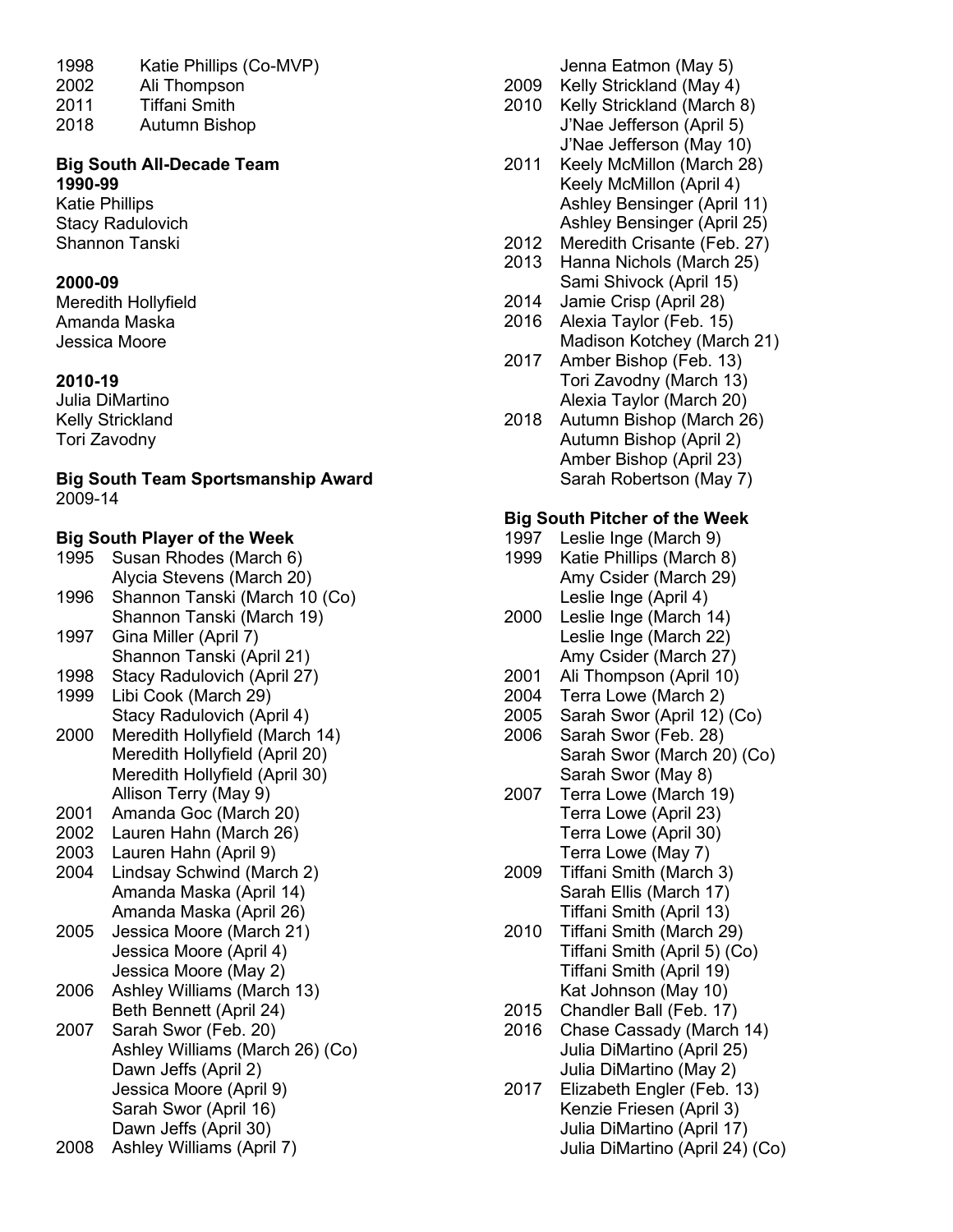2018 Julia DiMartino (Feb. 12) Julia DiMartino (March 19) Elizabeth Engler (March 26 ) Chase Cassady (April 16) Julia DiMartino (April 23) Chase Cassady (May 7)

### **Big South Freshman of the Week**

2017 Autumn Bishop (Feb. 27) Autumn Bishop (March 6) Amber Bishop (March 20) Amber Bishop (April 3) Taylor Hoffman (April 17) Amber Bishop (April 24) Autumn Bishop (May 1) 2018 Madison Via (May 7)

#### **VASID ALL -STATE University Division**

# **First Team**

| 1996 | <b>Stacy Radulovich</b> |  |
|------|-------------------------|--|
| 1997 | Libi Cook               |  |
|      | Sonja Keith             |  |
|      | <b>Katie Phillips</b>   |  |
|      | <b>Stacy Radulovich</b> |  |
|      | Shannon Tanski          |  |
| 1998 | <b>Katie Phillips</b>   |  |
|      | <b>Stacy Radulovich</b> |  |
| 1999 | Libi Cook               |  |
|      | Amy Csider              |  |
|      | Leslie Inge             |  |
| 2000 | Amy Csider              |  |
|      | Meredith Hollyfield     |  |
|      | Leslie Inge             |  |
|      | <b>Cheryl Wyrick</b>    |  |
| 2002 | Lauren Hahn             |  |
| 2003 | Lauren Hahn             |  |
|      | Ali Thompson            |  |
| 2004 | Amanda Maska            |  |
| 2005 | Jessica Moore           |  |
| 2006 | Dawn Jeffs              |  |
|      | Jessica Moore           |  |
|      | <b>Ashley Williams</b>  |  |
| 2007 | Dawn Jeffs              |  |
|      | Jessica Moore           |  |
|      | <b>Ashley Williams</b>  |  |
| 2008 | <b>Beth Bennett</b>     |  |
| 2009 | <b>Beth Bennett</b>     |  |
| 2010 | J'nae Jefferson         |  |
|      | <b>Tiffani Smith</b>    |  |
|      | Kaylee West             |  |
| 2011 | <b>Ashley Bensinger</b> |  |
| 2014 | Katie Zavodny           |  |
| 2016 | Jaclyn Amader           |  |
| 2017 | <b>Amber Bishop</b>     |  |

|                           | Autumn Bishop                   |
|---------------------------|---------------------------------|
|                           | Julia DiMartino                 |
|                           | Tori Zavodny                    |
| 2018                      | <b>Amber Bishop</b>             |
|                           | <b>Autumn Bishop</b>            |
|                           | Julia DiMartino                 |
|                           | Tori Zavodny                    |
| 2019                      | Amber Bishop                    |
| 2020                      | <b>Amber Bishop</b>             |
|                           | Kara Canetto                    |
| 2021                      | <b>Amber Bishop-Riley</b>       |
|                           | Autumn Bishop                   |
|                           | <b>Emily Kirby</b>              |
| 2022                      | Kara Canetto                    |
|                           | Devyn Howard                    |
|                           | <b>Caroline Hudson</b>          |
|                           |                                 |
| <b>Second Team</b>        |                                 |
| 2009                      | <b>Tiffani Smith</b>            |
| 2010                      | Cassie Hendrix                  |
| 2011                      | Meredith Crisante               |
|                           | Kat Johnson                     |
|                           |                                 |
|                           | Keely McMillon                  |
|                           | Kelly Strickland                |
| 2012                      | Kelby Allen                     |
|                           | <b>Meredith Crisante</b>        |
|                           | Katie Zavodny                   |
| 2013                      | Katie Zavodny                   |
| 2014                      | <b>Hanna Nichols</b>            |
| 2015                      | <b>Chandler Ball</b>            |
|                           | Tori Zavodny                    |
| 2016                      | Julia DiMartino                 |
| 2017                      | Kenzie Friesen                  |
|                           | Sarah Robertson                 |
| 2018                      | Sarah Robertson                 |
|                           | Madison Via                     |
| 2019                      | Chase Cassady                   |
|                           | Julia DiMartino                 |
| 2020                      | Karlie Keeney                   |
| 2021                      | Kara Canetto                    |
|                           | Karlie Keeney                   |
| 2022                      | Paige Bachman                   |
|                           | Karlie Keeney                   |
|                           | <b>Emily Kirby</b>              |
|                           | Mary Claire Wilson              |
|                           |                                 |
| <b>Player of the Year</b> |                                 |
| 1997                      | <b>Shannon Tanski</b>           |
| 1998                      | <b>Stacy Radulovich</b>         |
| 2000                      | Meredith Hollyfield (Co-Player) |
| 2004                      | Amanda Maska (Co-Player)        |
| 2006                      | Jessica Moore                   |
| 2007                      | Jessica Moore                   |
|                           |                                 |
|                           | <b>Pitcher of the Year</b>      |
|                           |                                 |

2018 Julia DiMartino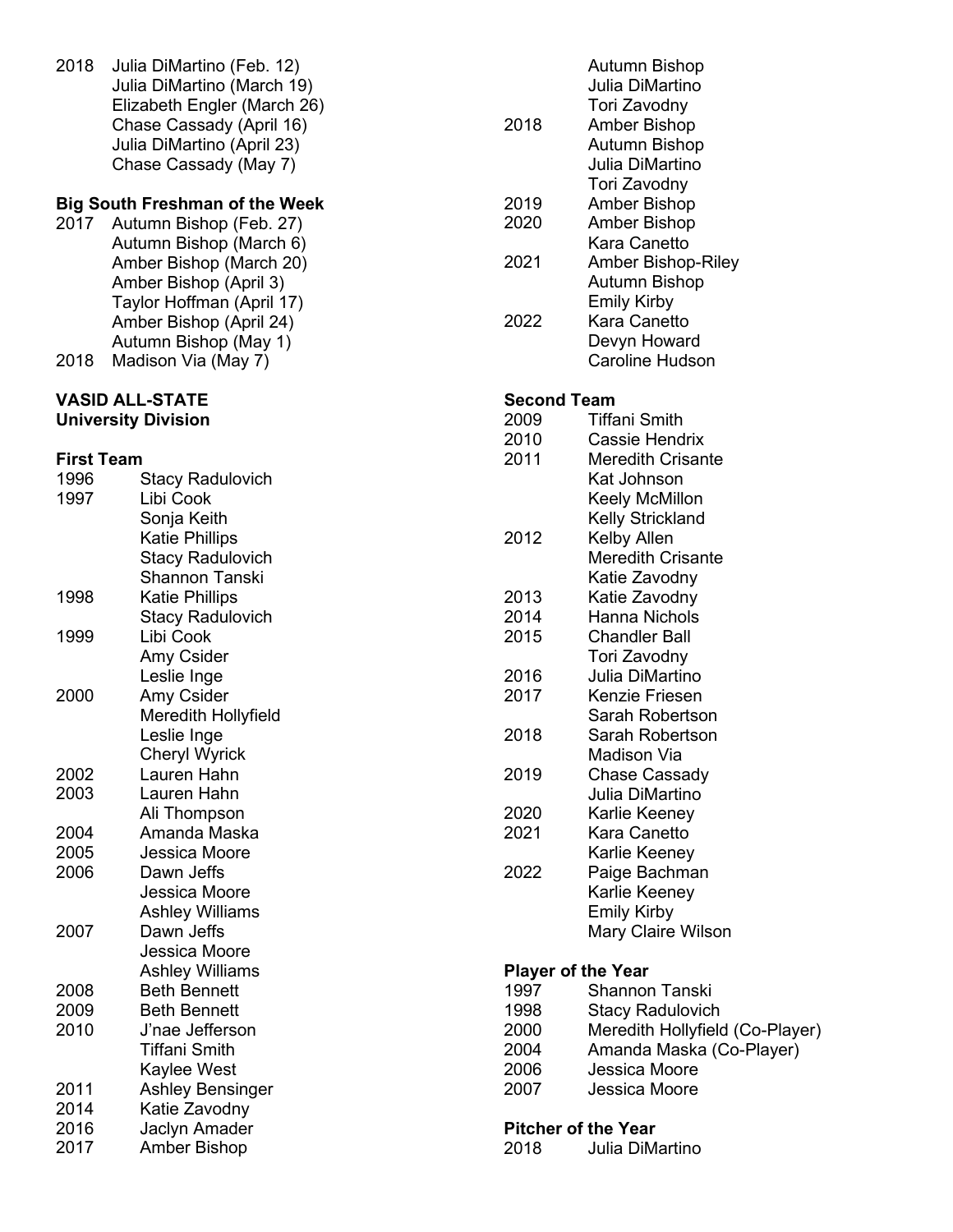### **Coach of the Year**

| 1996 | Paul Wetmore        |
|------|---------------------|
| 1997 | Paul Wetmore        |
| 1998 | <b>Paul Wetmore</b> |
| 2006 | <b>Paul Wetmore</b> |
| 2018 | Dot Richardson      |
|      |                     |

#### **Rookie of the Year**

2017 Amber Bishop

#### **All-Academic Team**

| 2007 | Dawn Jeffs     |
|------|----------------|
| 2014 | Megan Robinson |
| 2015 | Megan Robinson |

## **ECAC**

| <b>First Team</b> |                 |  |
|-------------------|-----------------|--|
| 1997              | Shannon Tanski  |  |
| 2017              | Julia DiMartino |  |
| 2018              | Julia DiMartino |  |

#### **Second Team**

| 1997 | Libi Cook                |
|------|--------------------------|
| 2012 | <b>Meredith Crisante</b> |

# **ECAC Pitcher of the Year**

2018 Julia DiMartino

# **EASTON FASTPITCH ALL-AMERICAN TEAM**

**Second Team**<br>2007 Jess Jessica Moore **Third Team**<br>2011 K **Kelly Strickland** 

#### **NFCA ALL-REGION TEAM Southeast Second Team**

| OBCONU TBANI |                     |
|--------------|---------------------|
| 2000         | Meredith Hollyfield |
| 2004         | Amanda Maska        |
| 2005         | Jessica Moore       |
| 2007         | Jessica Moore       |
| 2010         | Tiffani Smith       |
|              |                     |

#### **Third Team**

| 2021 | <b>Amber Bishop-Riley</b> |
|------|---------------------------|
|      | <b>Emily Kirby</b>        |
| 2022 | Caroline Hudson           |

#### **Mid-Atlantic First Team**

| ו וואסנו ו פעווו |                      |
|------------------|----------------------|
| 2013             | Katie Zavodny        |
| 2017             | <b>Autumn Bishop</b> |
| 2018             | Amber Bishop         |
|                  | Julia DiMartino      |

| 2019 | <b>Amber Bishop</b> |
|------|---------------------|

Julia DiMartino

# **Second Team**<br>2011 Ash

- 2011 Ashley Bensinger<br>2011 Kelly Strickland
- **Kelly Strickland**
- 2013 Sammi Shivock 2017 Julia DiMartino
- Tori Zavodny
- 2018 Autumn Bishop<br>2019 Jaclyn Amader **Jaclyn Amader** Chase Cassady Sarah Robertson

## **Third Team**

2017 Amber Bishop

#### **NFCA REGIONAL COACHING STAFF OF THE YEAR**

**Mid-Atlantic Region** 2018 Liberty (Dot Richardson, Paige

Cassady, Kasey Fagan, John Cassady)

#### **COSIDA ACADEMIC ALL-AMERICA® First Team**

2015 Megan Robinson

**Third Team**<br>2014 M

Megan Robinson

# **COSIDA ACADEMIC ALL-DISTRICT**

- **First Team - District III**
- Sonja Keith 1998 Sonja Keith
- Stacy Radulovich
- 1999 Sonja Keith
- 2013 Sammi Shivock
- 2014 Megan Robinson
- Megan Robinson
- 2017 Kenzie Friesen
- 2021 Emily Kirby

### **Second Team - District III**

| 2003 | Ali Thompson |
|------|--------------|
| 2007 | Dawn Jeffs   |

# **POSTSEASON NISC**

**Tournament MVP**<br>2017 **Tori Zay** 

Tori Zavodny

#### **All-Tournament Team (Championship Round)**

| 2017 | Tori Zavodny         |
|------|----------------------|
|      | <b>Amber Bishop</b>  |
|      | Kenzie Friesen       |
| 2019 | Amber Bishop         |
|      | <b>Autumn Bishop</b> |